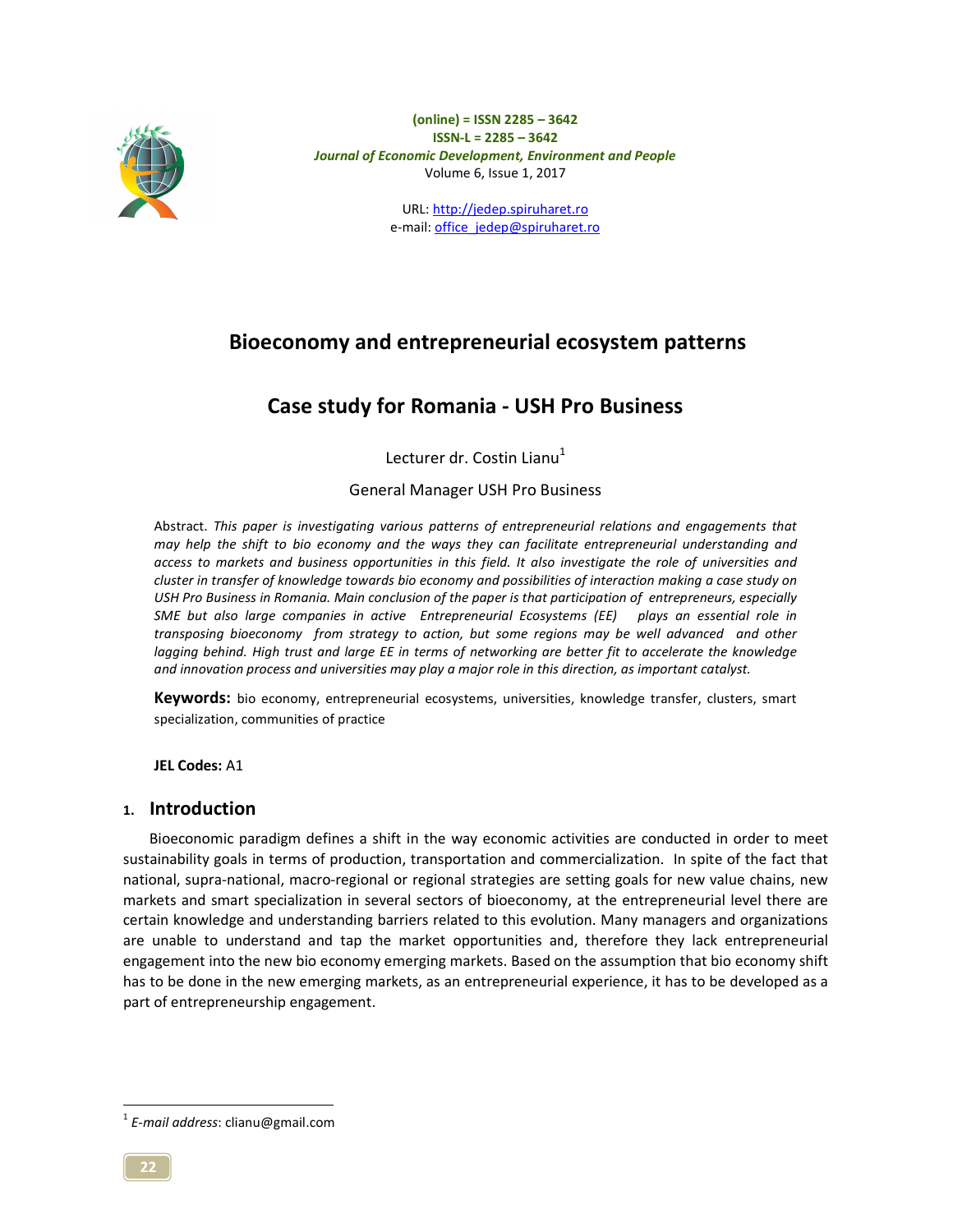

> URL: http://jedep.spiruharet.ro e-mail: office\_jedep@spiruharet.ro

## **2. Bioeconomy and its sectors**

Bioeconomy have been categorized in many sectors and the role of regional specialization has been highlighted. Many comparisons has been made in different regions in order to better understand synergies and interactions of the various elements involved in the formation of bioregions, generic term indicating capacity building of some advanced region in terms of adherence to this new paradigm. According to BERST research project ( http://www3.lei.wur.nl/BerstPublications) there are eight important sectors such as: biomass, food and feed, construction, chemicals and polymers, pulp and paper, textile and clothing, energy, R&D services. Since it implies various sector economy is considered as well a meta sector worth 2 trillion euro in Europe, creating 22 million jobs, representing 9% of the overall workforce, according to the data released by the European Union. Companies with an interest in bio economy may include agriculture and food industry, green chemistry and industrial biotechnologies, construction, textiles and many others.

 Other studies are mapping worldwide the bioregion. In Europe studies like EU-ERRIN (http://errin.eu/content/boosting-economic-growth-and-facilitating-investments-through-bioeconomyhow-build-effective) are indicating that out of 40 active regions analyzed only few regions have a specific strategy for bio economy. Most of the regions have strategies on different sectors of bio economy (e.g. on energy, food, waste, bio mass).

There is a large amount of evidence that regions worldwide are indicating bioeconomy a top priority. It is also largely accepted that bioeconomy is related to smart specialization processes. In other words, bioeconomy is a high narrated subject and most of statements indicate that the meta sector is important and prevalent in regional strategies. On the other hand, creating a bio economy industrial base implies integrating value chains of different sectors. An horizontal approach of cross specialization among all the sectors is required but still that approach is subject to debates and only at the beginning. The case for entrepreneurial discovery of smart specialization in bioeconomy is therefore an important issue to be analyzed and understood as well as how smart specialization may be effective based on horizontal approach for a process considered to be rather vertical.

# **3. Smart specialization and entrepreneurship ecosystems**

It is generally recognized that smart specialization healthy trends are not related to a planning doctrine or method but rather a community of good practice of several entrepreneurial discoveries, targeting market opportunities. (Lianu 2015), While specialization is rather vertical, always looking to the value chain of a products or services, multi-sector bioeconomy industrial base has to be more cross sector niche related which has to deal with horizontal understanding of multi sectors in bioeconomy. Having this complex dimensions entrepreneurs may find difficult to get specialized smartly in bioeconomy and identify cross sector niches in the field.

 Among different perspectives of entrepreneurship (Borzillo, Straub, Voicu Dorobantu 2016), risk taking visionary entrepreneurs in creating new products and services based on consumer's demand, may be the most interesting from the point of view of bioeconomy. Indeed entrepreneurs tapping into these new markets should perceive the bioeconomy new frontiers as 'light houses" of a new economic interactions. Even more, due to the complexity of the value chains which will emerge, requiring interdisciplinary knowledge, building specific regional entrepreneurial ecosystems based on bioeconomic communities is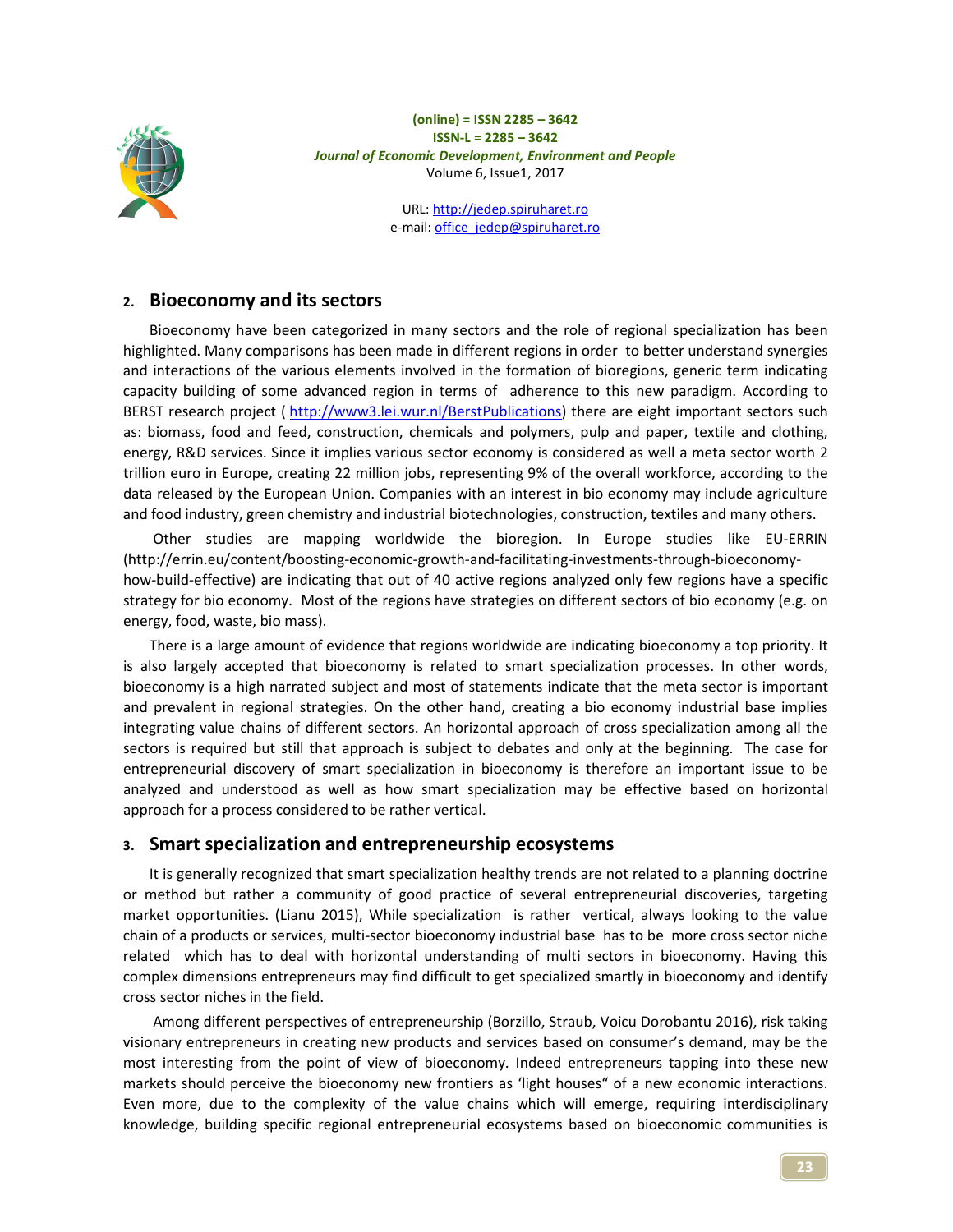

> URL: http://jedep.spiruharet.ro e-mail: office\_jedep@spiruharet.ro

part of the entrepreneurial challenges. The member of such ecosystems has to include not only suppliers, producers but a wide range of other stakeholders.

One entrepreneurial ecosystem widely considered to be best fitted for cross sector specializations are clusters. Clusters "are cross-sectoral by their nature, as they refer to a concentration of related industries and institutions, and thus, they can be platforms for innovation and industrial change "(European Cluster Trends, Preliminary Report, European Commission, Brussels 2014, p. 12). Clusters and network of clusters may overcome with necessary knowledge difficulties to develop new products in bioeconomy. Crossclustering is based on strategic cooperation of two or more clusters in broad industries like bioeconomy across different sectors previously mentioned in this paper. Seeking ways to create new value chains may find in clusters and network of clusters the right environment. Clusters and networks can be considered as "springboards" for enabling collaboration among companies and research institutions and universities within the same region, the same country or in different countries (Lämmer-Gamp, Meier zu Köcker, Nerger 2014), Even more, cross-clustering has a geographical dimension being more regional or macro-regional. Most of European clusters cooperate within regions and at national level but, in some cases there is an emerging cooperation at macro-regional level like in the case of EU Strategy for the Danube Region.

### **4. Clusters and bioeconomy**

Before clusters took off, large enterprises were predominant players of in house innovation processes, from basic research to the marketing of new products. Since value chains become more complex and global, innovation processes has to deal with complex production challenges which requires cooperation of various economic and non-economic actors. The interest in clusters of big companies and multinationals or small entrepreneurs is not merely linked to their business potential but also to the value of knowledge transfer, strategic planning capacity to develop large entrepreneurial ecosystem. Clusters aggregate small and medium enterprises, research centres, universities, large companies or investors which may compete but cooperate in the same time.

One major European cluster based on bioeconomy is Central Germany's Bioeconomy Cluster (http://www.bioeconomy.de) situated in Halle (Saxony-Anhalt). Local business and research partners, universities as well, work together in order to use non-food biomasses for energy and new materials production. Wood industry, chemical and petro-chemical sector as well as engineering co-operate into a regional center for bio economy where the common objective is to expand from testing to industrial production. Fraunhofer Centre for Chemical-Biotechnological Processes CBP in Leuna is developing processes through a combination of chemical and biotechnological methods to allow extraction of basic chemical products from biomass for possible industrial use.

In another example Cluster for Biotechnologies (CLIB 2021, http://www.clib2021.de), of North Rhine-Westphalia, combines concentration of German excellence in the field of research and develop production and marketing in all sectors of bioeconomy. Worth to mention that Germany's big manufacturers like Altana, Basf, Henkel, Evonik, Lanxess and Bayer are active in these clusters. In addition, there are over forty SMEs, universities and high-level research centres, associations, banks and venture capital. The clusters also include foreign members. Since 2010 the CLIB has started a coordination programme of scientific projects in the field of biotechnology or the Belgian Bio base Pilot Plan. "The international nature of the clusters appears from the strong international relations that over the years have reached agreements with Brazil,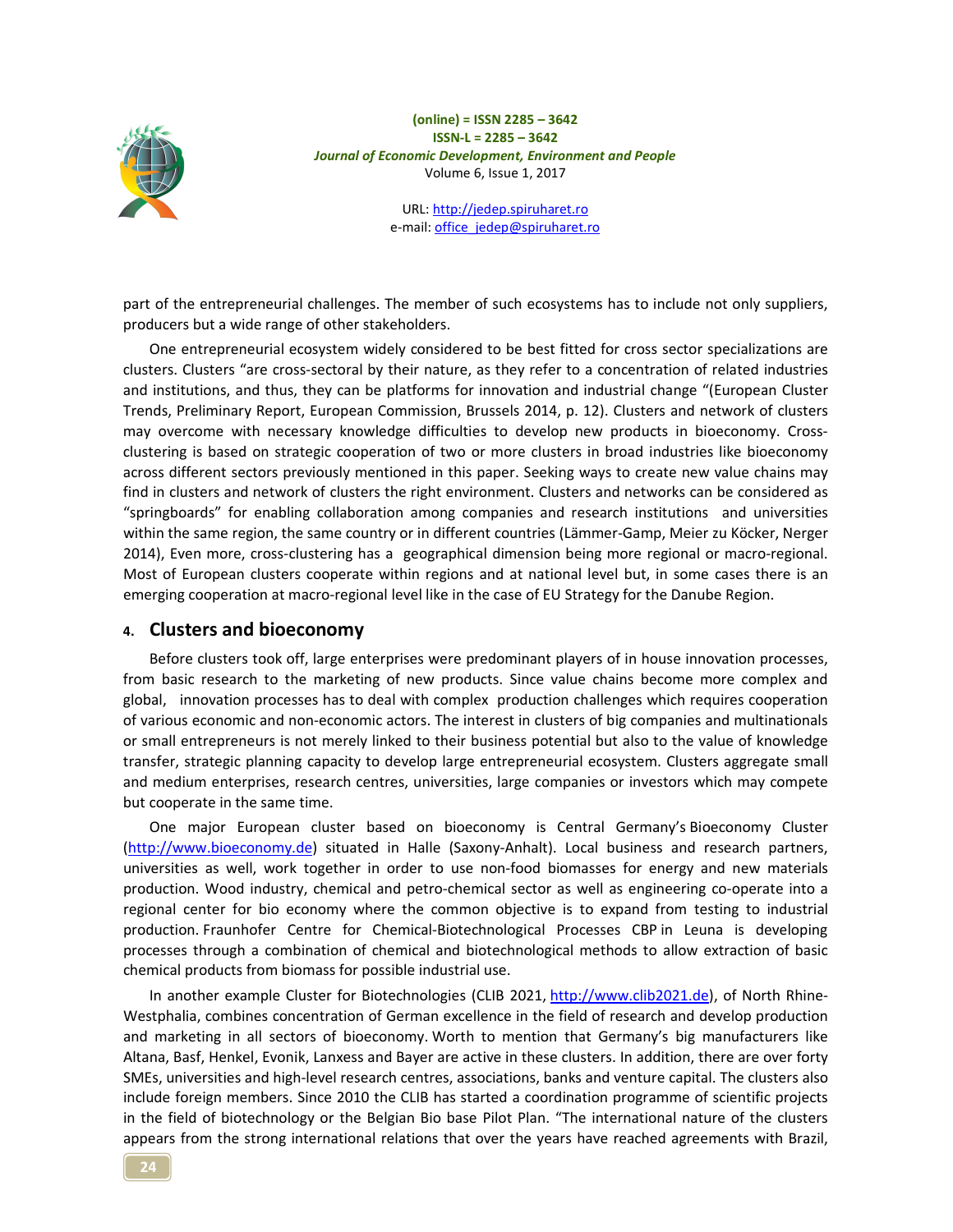

> URL: http://jedep.spiruharet.ro e-mail: office\_jedep@spiruharet.ro

Canada and Malaysia. The cluster is an independent entity, requiring stakes by its members according to their ability-to-pay principle and able to create a turnover" (http.renewablemater.eu).

The reason for which German clusters are a good model of best practice is based on the way Germans manage national strategies. German clusters are part of a strategy ("Bioeconomy 2030") coordinated by the Federal Ministry of Research and Innovation outlining the national approach resulting in a post-oil economy, thanks to the use of renewable resources and biomasses. It has been created a Federal Bioeconomy Council, an institution "whose task is to come up with proposals to submit to the central government. Manufacturing and academia have to build strategic alliances along the whole production chain of bioeconomy in order to receive federal funds (http.renewablemater.eu)

 Other Western countries have chosen to implement the German example. Most representative cluster of the French bioeconomy is in Picardy. It is the point of cooperation of Industries and Agriculture Resources best known as IAR Pole (http://www.iar-pole.com), specialized in green chemistry and industrial biotechnologies with 200 active regional members which work together. Among them one can find Michelin, Roquette, Veolia, L'Oreal, Danone and Lacoste. IAR Centre houses the European Institute of Bio refinery, one of the biggest in the world. Every year it transforms 3 million tons of biomass into sugar, glucose, nutritional alcohol, surgical spirit, ethanol and active ingredients for cosmetics. The French cluster is characterized by the principles of sharing and synergy: the Centre in Reims also includes a shared R&D lab (ARD), an industrial demonstration plant (Biodemo) and a research centre that links several colleges of further education (CEBB). In Reims a new project is also being developed, Futurol, for the production of second-generation bio fuels that do not use biomass from crops. The French cluster, like in the case of German one, is not limited to regional scale but boasts partnerships with Europe, Canada, USA, Japan, Brazil and India. For many cluster specialists bio refinery international inter clustering is a normal phenomenon. The French bioeconomy landscape also includes Axelera (http://www.axelera.org), a Chemistry and Environment cluster of Lyon & Rhône-Alpes Region specialized in green chemistry and recycling of materials; Agrimip, Agri Sud-Ouest Innovation (http://www.agrisudouest.com), a cluster for agriculture and the agricultural and food industry of the Aquitaine and Midi-Pyrénées Regions(http://www.xylofutur.fr). In France these clusters together with the IAR Centre created the United Bio economy Clusters (UBC), an association aiming at sharing a national strategic development vision focused on green chemistry and presenting French bioeconomy in a unified way abroad.

Looking at these best practices, research has been carried on in order to understand critical success factors for bio economy cluster approach. The BERST research project (www.berst.eu) that focuses on benchmarking and smart strategies for building regional bio economies. In BERST, entrepreneurs, policymakers, supportive bodies, and knowledge institutes have been identified the main actors together with a consistent provision of biomass resources and competitive bioeconomy products.

The relevant main findings of the BERST project are as follows:

• Entrepreneurs, including large-scale industries and small and medium enterprises, and the presence of a certain entrepreneurial culture, play a pivotal role in driving clusters towards successful development of the bioeconomy in a region.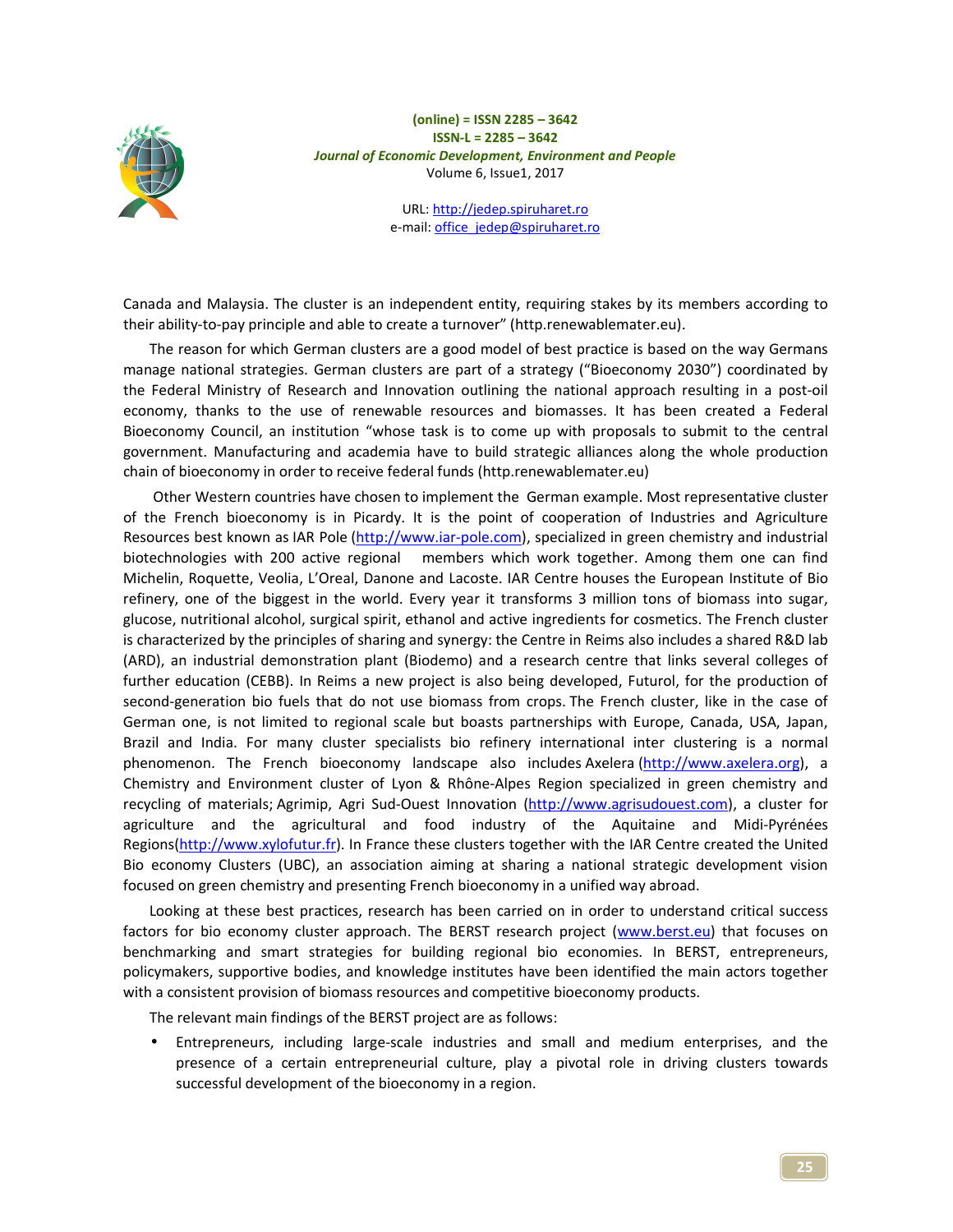

> URL: http://jedep.spiruharet.ro e-mail: office\_jedep@spiruharet.ro

- Policymakers and supportive bodies who are willing to support the development of the bioeconomy by providing governance, institutional structures and financial support, are prime movers in a bio economy
- Bioeconomy R&D institutes and educational organizations provide the technical know-how and innovation without which the development of bioeconomy products would not be possible.

In Italy as well, a series of clusters devoted to bioeconomy have been created. The importance of communities of practice dealing with the challenges posed by the development of this meta sector is also clearly emphasized. The creation and development of eight national technological clusters was promoted in 2012 by the Ministry of Education, University and Research with the aim to identify opportunities – clusters organized by companies, universities, private or public research institutions and individuals focused on innovation and active in different national areas – able to act as catalysts of sustainable economic growth both at local and national level. The most important is surely the national green chemistry technological Cluster created by three of the major players in the Italian bio economy: Novamont, Versalis (Gruppo ENI) and Biochemtex (MossiGhisolfi Group), in collaboration with Federchimica, the Italian Federation of Chemical Industry.

### **5. Romania: USH Pro Business cluster activity in Bio Economy**

There is a development gap regarding to clusters in Europe and, in spite of the fact that in less developed Eastern European countries clusters and networks has alos emerged, they are only at the beginning of their becoming strong alliances in smart specialization or technological change (Lianu C,2016). There are several causes for this gap from the lack o of a proper support from the public authorities and the lack of proper entrepreneurial environment, culture and trust.

In this respect, the paper further investigate the role of universities to fill this gap based on the experience of USH ProBusiness, an university entrepreneurial center (www.uhsporbusiness.ro). As stated, high school may become ideal places for cluster interactions. Attracting clusters and economic concentrations in this filed may be the best way to manage innovation in today global competitive environment especially in countries with inconsistent cluster policies. Active economic concentrations cooperating and competing in the same time are based on strategic alliances. We consider that these alliances are build to share and manage knowledge and best qualified to become communities of practice (CoP). A simple model of understanding complex interactions between the players is in that presented figure nr. 1 where the cooperation area may become be named as high potential area for COPs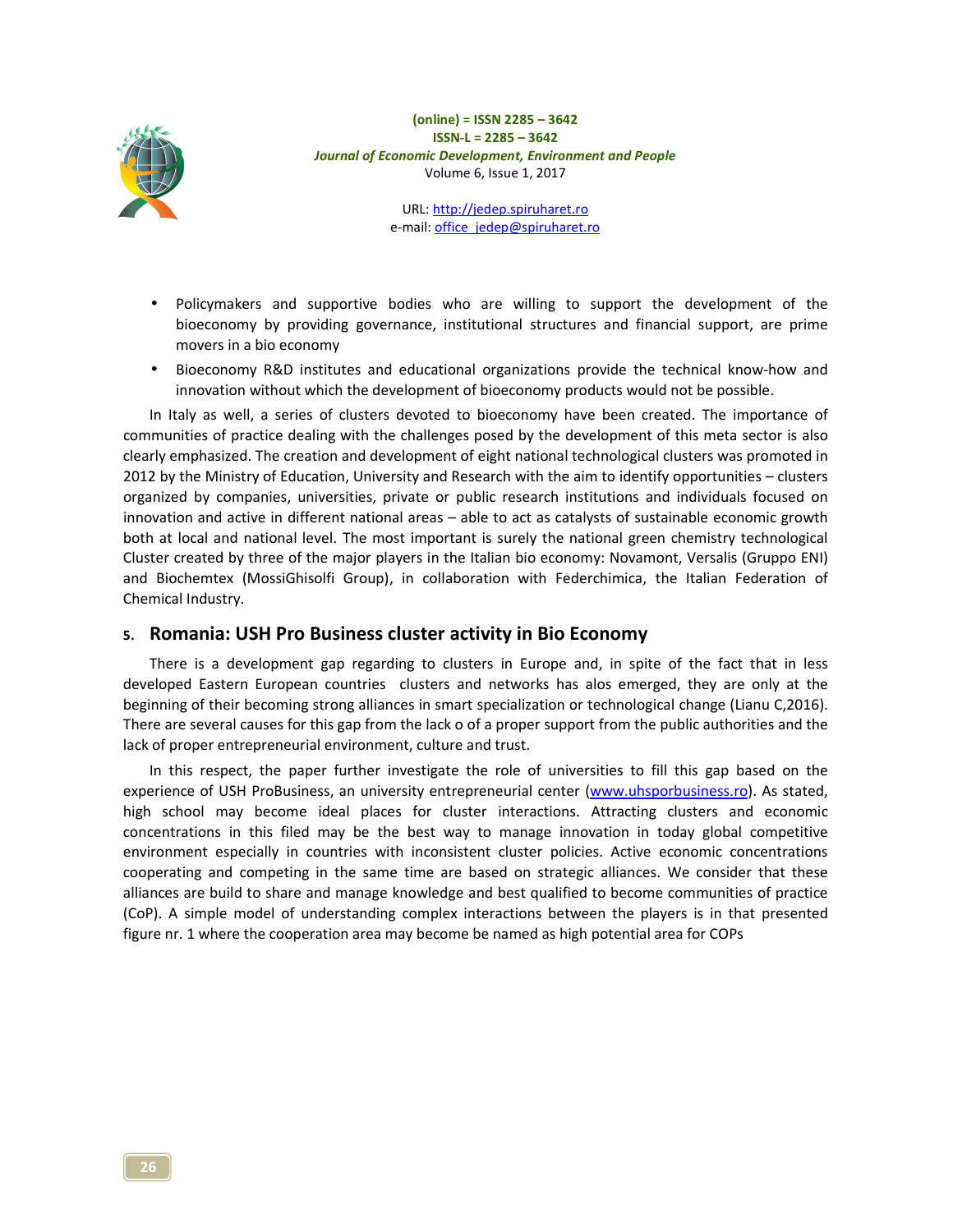

e 1:Business alliances from trust management to high COP potential area

#### Source: author interpretation

What we see clearly from all the model of viable economic concentrations is their capacity to cooperate based on trust. Acknowledge and re acknowledged trust is the very essence of economic performances of such alliances. As per our assessment building trust on an agreed are of cooperation between companies A, B and C is the pre-requisite of forming CoPs with mutual benefits for the partners in research and innovation. Bringing universities inside is beneficial not only for the trust management but also for the innovation processes and developing CoP s as well.

In Romania there are few clusters related to bioeconomy in spite of the fact that the country has considerable potential for bioproducts. In 2015, *USH Pro Business, form its very beginning***,** put in focus cluster development as well as participation of clusters in the EU Strategy for Danube Region (EUSDR). The center assisted formation of clusters and is taking an active role in it, its management trying to bring together smart specialization issues in the field of bioeconomy with the following cluster partners:

**BIODANUBIUS,** a cluster dedicated to the bioeconomy, biodiversity and to the organic production in the Danube Delta. The objective of the cluster is to systematically approach the regional value chain to identify the strategic options to create, intake or retention the value, and starting from the present value chain to develop it using the smart specialization until getting new connected value chains. It is targeting eco-sectors or bioeconomy specializations, mixing not just the tourism with the bioproducts but with other unexplored fields such as be the industry of biomass, new renewable resources, health and treatments, health.

#### **BIOTECH PRAHOVA VALLEY**

It is an emerging cluster only at the beginning situated north of Bucharest. It Is targeting increase of innovation potential of the enterprises in the following sections:

- Bio Agriculture and Bio Horticulture, Bio Medical, Bio Technology
- **Bio Economy**
- Balneo, medical, cultural and trip tourism;
- Nutrients, cosmetics
- Environmental protection and conservation
- Renewable energy
- Cultural and creative sectors

Figur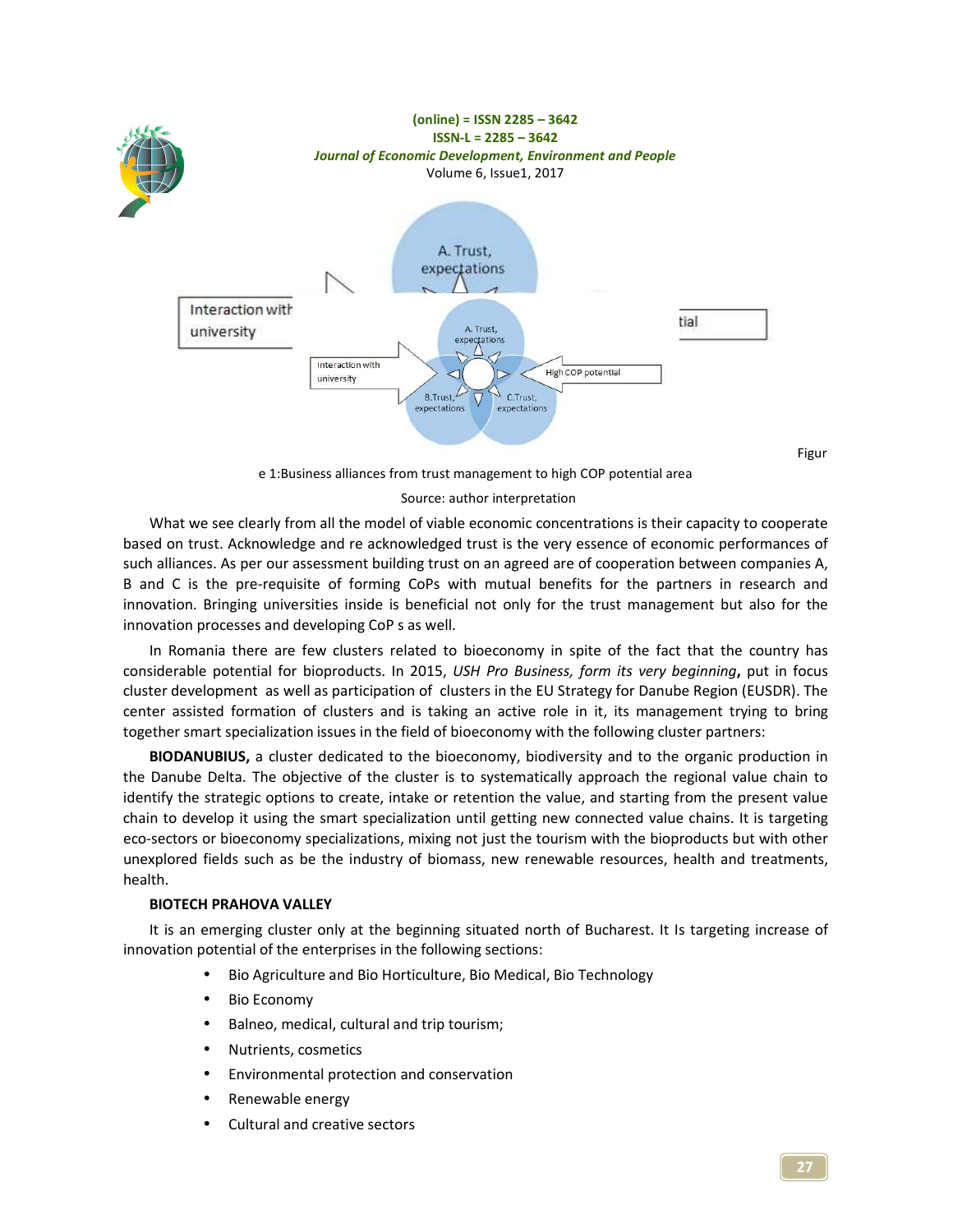

> URL: http://jedep.spiruharet.ro e-mail: office\_jedep@spiruharet.ro

### **CERMAND (Black Sea and Danube Renewable Energy Cluster - BLESDREC)**

Cermand is a cluster that focuses on the renewable energy, on green energy and energetic efficiency in the southern region of Romania (Oltenia, Muntenia, Dobrogea), in the Danube, Black Sea and EUSDR macro-region.

The cluster aims to promote the micro generation of energy at regional level with national and European impact. In the same time, using it's own resources, the cluster makes sure that the transition to the renewable energy is included in the local development projects of the authorities, in order to protect the environment. One important objective is the development of bio economic models of business in order to reduce the CO2 emissions.

### **SMART ALLIANCE**

Smart Alliance is a IT&C cluster. One major objective of the cluster is to participate from the angle of this sector in bio economy.

### **ROMANIAN TEXTILE CONCEPT**

Romanian Textile Concept is a textile industry cluster. One major objective of the cluster is to participate from the angle of this sector in bio economy for a sustainable development of the textile industry.

### **CONSTRUCT CLUSTER OLTENIA**

Construct Cluster Oltenia operates in the construction industry and related sectors: design, innovation, research, training and development, production and logistics of building materials. One main objectives is also bioeconomy.

In order to enhance awareness for bioeconomy, several cross cluster meetings has been organized by USH Pro Business. Their aim was to try to create CoPs able to further cooperate to shape out future value chains in bio based on existing knowledge and business experiences and on the transfer of knowledge from one business group to another,. Researcher, academic professors and students as well were part of this knowledge transfer.

According to studies carried out by our experts connection of economic agents with the research activity or with the professional training or the academic environment were sporadic or insignificant until the formation of the cluster and their internationalization activity was concentrated on the export mainly of raw materials or primary products processed without complex marketing activities and research or trading on foreign markets under own brand (Andrei M, Lianu C, Gudei C, 2016). Main result of the research shows also:

- The companies in the cluster are still insufficiently familiar with the concept of cluster and still at the beginning of the road regarding the establishment of strategic alliances in business or the development of forms of collaboration on the local value chain.
- In an early development stage, well managed, the cluster can capture value on the local value chain through bioprocessing and through the development of new connections with other local value chains of the bioeconomy (ecotourism, reed, bulrush and other local resources capitalization, waste capitalization, etc.).